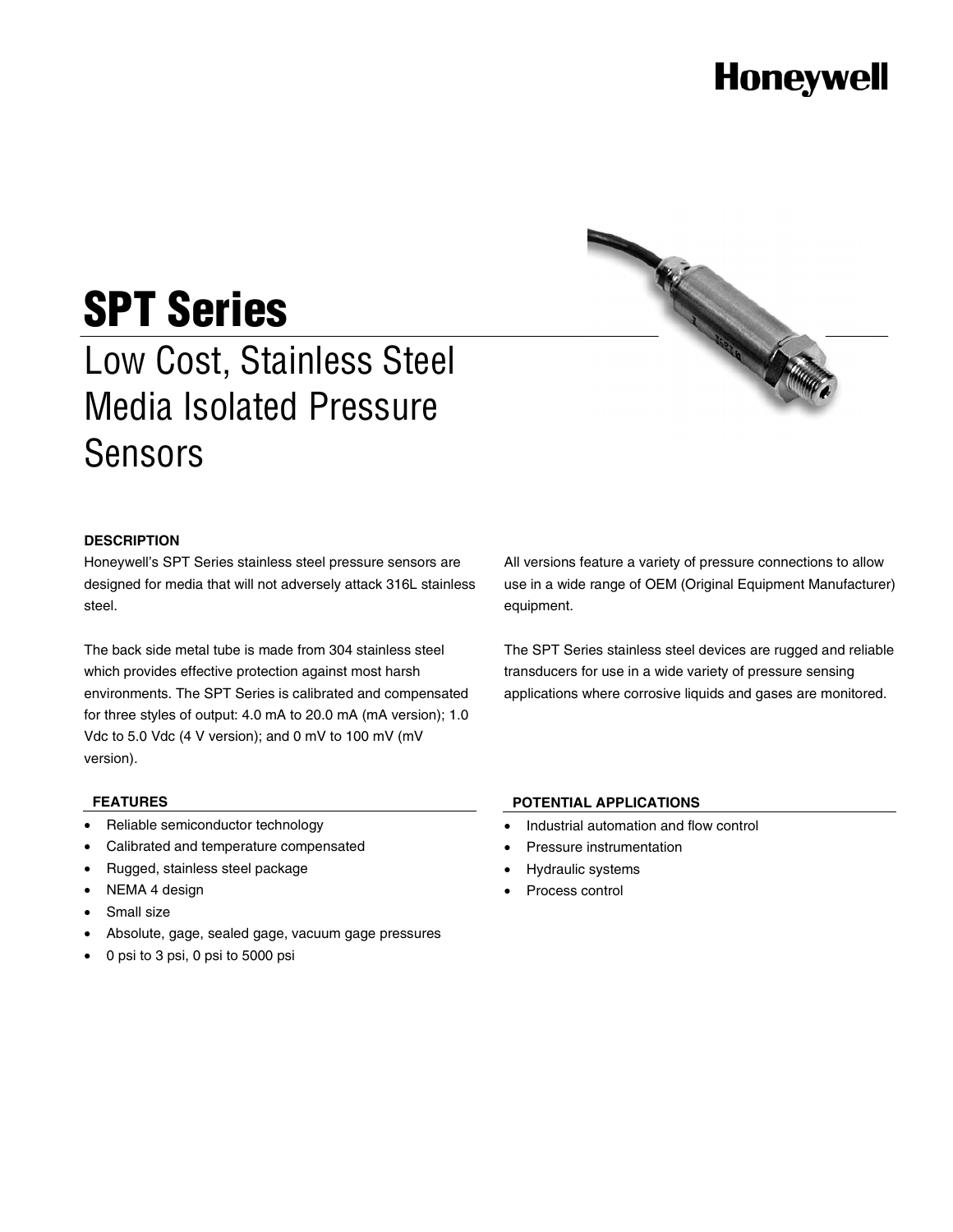### **SPT Series**

#### **Table 1. Specifications**

| <b>Characteristic</b>                           | <b>Parameter</b>                   |
|-------------------------------------------------|------------------------------------|
| <b>Environmental specifications</b>             |                                    |
| Compensated temperature range                   | -10 °C to 85 °C [14 °F to 185 °F]  |
| Operating temperature range                     | -40 °C to 85 °C [-40 °F to 185 °F] |
| Storage temperature range                       | -40 °C to 85 °C [-40 °F to 185 °F] |
| Vibration                                       | 10 G at 20 Hz to 2000 Hz           |
| Shock                                           | 100 G for 11 ms                    |
| Insulation resistance                           | 100 $\text{M}\Omega$ at 50 Vdc     |
| Recommended supply range                        |                                    |
| SPT mA supply voltage                           | $+12.5$ Vdc to $+24$ Vdc           |
| SPT <sub>4V</sub>                               |                                    |
| Supply voltage $V_s$                            | $+12.5$ Vdc to $+24$ Vdc           |
| Quiescent current I <sub>osc</sub>              | 5 mA                               |
| Short circuit current $I_{\rm sc}$              | 18 mA                              |
| SPT mV supply voltage V <sub>s</sub>            | $+10$ Vdc                          |
| <b>Maximum supply ratings</b>                   |                                    |
| SPT mV supply voltage V <sub>s</sub>            | $+15$ Vdc                          |
| SPT mA and SPT 4V supply voltage V <sub>s</sub> | $+24$ Vdc                          |

### **Table 2. Pressure Range Specifications**

| Catalog Listing                                    | <b>Pressure Range</b> | <b>Proof Pressure</b> <sup>2</sup> | <b>Burst Pressure</b> <sup>3</sup> |
|----------------------------------------------------|-----------------------|------------------------------------|------------------------------------|
| SPT (mA, mV, 4V) 0003P G (4,5,6,7,9) (B/WXX)       | 0 psig to 3 psig      | 9 psig                             | 15 psig                            |
| SPT (mA, mV, 4V) 0005P G (4,5,6,7,9) (B/WXX)       | 0 psig to 5 psig      | 15 psig                            | 25 psig                            |
| SPT (mA, mV, 4V) 0010P G (4,5,6,7,9) (B/WXX)       | 0 psig to 10 psig     | 30 psig                            | 50 psig                            |
| SPT (mA, mV, 4V) 0015P (A,G,V) (4,5,6,7,9) (B/WXX) | 0 psi to 15 psi       | 45 psi                             | 75 psi                             |
| SPT (mA, mV, 4V) 0030P (A,G,V) (4,5,6,7,9) (B/WXX) | 0 psi to 30 psi       | 90 psi                             | 150 psi                            |
| SPT (mA, mV, 4V) 0050P (A,G,V) (4,5,6,7,9) (B/WXX) | 0 psi to 50 psi       | 150 psi                            | 250 psi                            |
| SPT (mA, mV, 4V) 0100P (A,G,V) (4,5,6,7,9) (B/WXX) | 0 psi to 100 psi      | 300 psi                            | 500 psi                            |
| SPT (mA, mV, 4V) 0200P (A,G,V) (4,5,6,7,9) (B/WXX) | 0 psi to 200 psi      | 600 psi                            | 100 psi                            |
| SPT (mA, mV, 4V) 0300P (A,G,V) (4,5,6,7,9) (B/WXX) | 0 psi to 300 psi      | 900 psi                            | 1500 psi                           |
| SPT (mA, mV, 4V) 0500P (A,G,V) (4,5,6,7,9) (B/WXX) | 0 psi to 500 psi      | 1200 psi                           | 2400 psi                           |
| SPT (mA, mV, 4V) 1000P (A,S) (4,5,6,7) (B/WXX)     | 0 psi to 1000 psi     | 3000 psia                          | 5000 psia                          |
| SPT (mA, mV, 4V) 2000P (A,S) (4,5,6,7) (B/WXX)     | 0 psi to 2000 psi     | 6000 psia                          | 10000 psia                         |
| SPT (mA, mV, 4V) 3000P (A,S) (4,5,6,7) (B/WXX)     | 0 psi to 3000 psi     | 9000 psia                          | 10000 psia                         |
| SPT (mA, mV, 4V) 5000P (A,S) (4,5,6,7) (B/WXX)     | 0 psi to 5000 psi     | 10000 psia                         | 10000 psia                         |

### **Notes:**

1. Vacuum gage units (V option) allow you to pull a hard vacuum on the gage units. Vacuum gage parts are only available on the mV version in 15 psig through 500 psig. As sold, this package design is not submersible. In order to make the package submersible, the package needs to be sealed.

2. The maximum pressure that can be applied without changing the transducer's performance or accuracy.

3. The maximum pressure that can be applied to a transducer without rupture of either the sensing element or transducer case.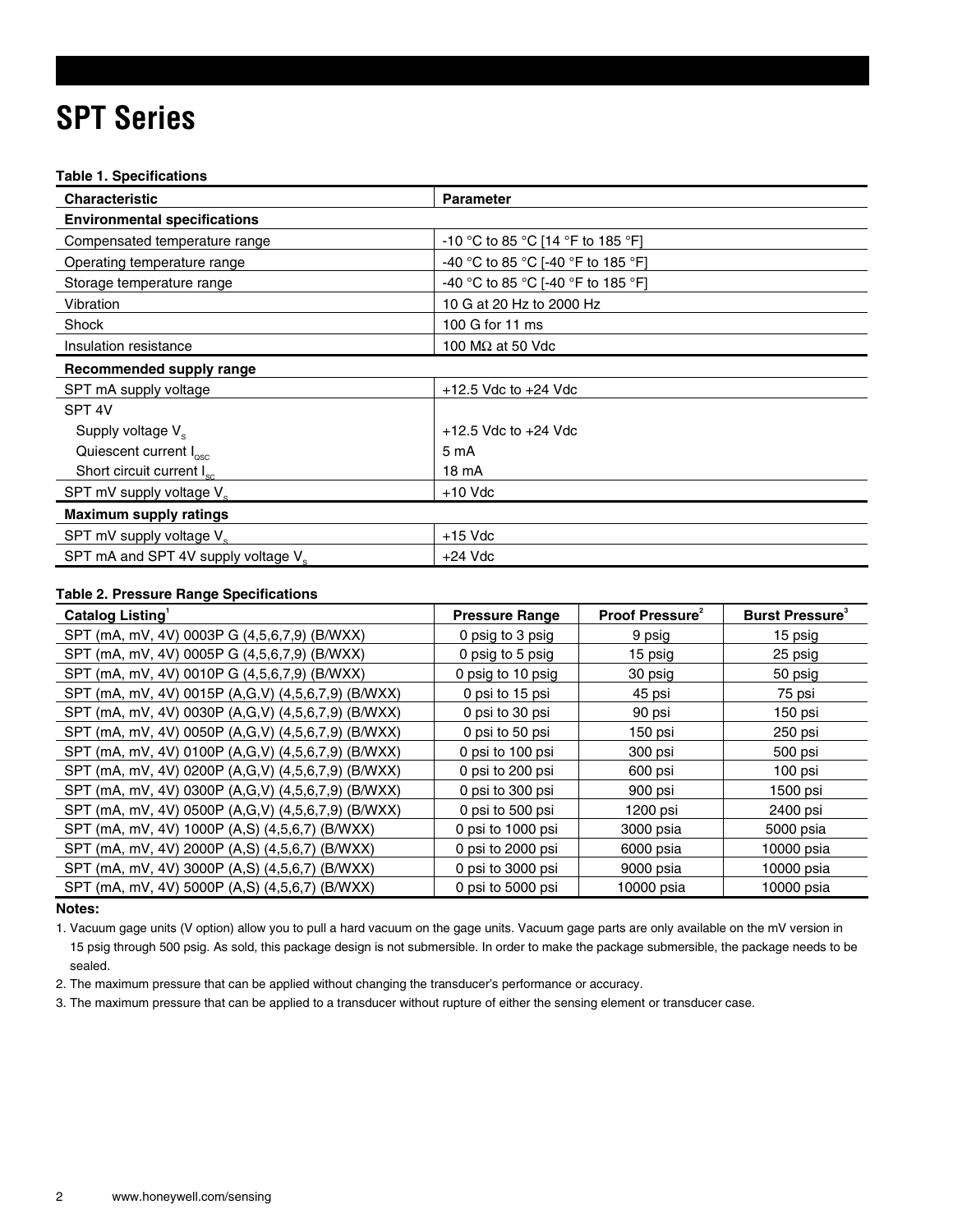### Low Cost, Stainless Steel Media Isolated Pressure Sensors

**Table 3. Performance Specifications<sup>1</sup>**

| <b>Characteristic</b>                                                        | <b>Minimum</b>           | <b>Typical</b> | <b>Maximum</b>           | Unit      |
|------------------------------------------------------------------------------|--------------------------|----------------|--------------------------|-----------|
| <b>SPT mV Version</b>                                                        |                          |                |                          |           |
| Zero pressure offset                                                         | $-2$                     | 0              | $+2$                     | mV        |
| Full-scale span (0 psig to 3 psig and 0 psig-5 psig only) <sup>2</sup>       | 48                       | 50             | 52                       | mV        |
| Full-scale span (0 psi to 10 psi and 0 psi to 3000 psi only) <sup>2</sup>    | 98                       | 100            | 102                      | mV        |
| Full-scale span (0 psi to 5000 psi only) <sup>2</sup>                        | 148                      | 150            | 152                      | mV        |
| Pressure non-linearity <sup>3</sup>                                          |                          | ±0.1           | ±0.25                    | %FSS      |
| Pressure hysteresis <sup>3</sup>                                             |                          | ±0.015         | ±0.030                   | %FSS      |
| Repeatability                                                                |                          | ±0.010         | ±0.030                   | %FSS      |
| Temp. effect on span <sup>4</sup>                                            |                          | ±0.5           | ±1.0                     | %FSS      |
| Temp. effect on offset <sup>4</sup>                                          |                          | ±0.5           | ±1.0                     | %FSS      |
| Temp. effect on span (0 psi to 3 psi and 0 psi to 5 psi only) $4$            |                          | ±1             | ±2.0                     | %FSS      |
| Temp. effect on offset (0 psi to 3 psi and 0 psi to 5 psi only) <sup>4</sup> | $\overline{\phantom{0}}$ | ±1             | ±2.0                     | %FSS      |
| Thermal hysteresis (-10 °C to 85 °C [14 °F to 185 °F])                       |                          | ±0.1           | ±0.3                     | %FSS      |
| Long-term stability of offset and span <sup>5</sup>                          |                          | ±0.1           | ±0.3                     | %FSS      |
| Response time <sup>6</sup>                                                   |                          | 0.1            |                          | ms        |
| Common mode voltage (voltage version "K") <sup>7</sup>                       | 0.5                      | 1.25           | 2.0                      | Vdc       |
| Input resistance                                                             | 8.0                      | 25             | 50                       | $k\Omega$ |
| Output resistance                                                            | 3.0                      | 4.5            | 6.0                      | $k\Omega$ |
| <b>SPT mA Version</b>                                                        |                          |                |                          |           |
| Zero pressure offset                                                         | 3.84                     | 4.0            | 4.16                     | mA        |
| Full-scale span <sup>2</sup>                                                 | 15.84                    | 16.0           | 16.16                    | mA        |
| Pressure non-linearity <sup>3</sup>                                          |                          | ±0.1           | ±0.25                    | %FSS      |
| Pressure hysteresis <sup>3</sup>                                             |                          | ±0.015         | ±0.03                    | %FSS      |
| Repeatability                                                                |                          | ±0.010         | ±0.030                   | %FSS      |
| Temp. effect on span <sup>4</sup>                                            | $\overline{\phantom{0}}$ | $\pm 0.5$      | ±1.5                     | %FSS      |
| Temp. effect on offset <sup>4</sup>                                          | $\overline{\phantom{0}}$ | ±0.5           | ±1.5                     | %FSS      |
| Temp. effect on span (0 psi to 3 psi and 0 psi to 5 psi only) <sup>4</sup>   | $\overline{\phantom{0}}$ | ±1.5           | ±2.5                     | %FSS      |
| Temp. effect on offset (0 psi to 3 psi and 0 psi to 5 psi only) $4$          | $\overline{\phantom{0}}$ | ±1.5           | ±2.5                     | %FSS      |
| Thermal hysteresis -10 °C to 85 °C [14 °F to 185 °F]                         | $\overline{\phantom{0}}$ | ±0.1           | ±0.3                     | %FSS      |
| Long term stability of offset and span <sup>5</sup>                          | $\overline{\phantom{0}}$ | ±0.1           | ±0.3                     | %FSS      |
| Response time <sup>6</sup>                                                   |                          | 5              |                          | ms        |
| <b>SPT 4V Version</b>                                                        |                          |                |                          |           |
| Zero pressure offset                                                         | 0.96                     | 1.0            | 1.04                     | $\vee$    |
| Full-scale span <sup>2</sup>                                                 | 3.96                     | 4.0            | 4.04                     | $\vee$    |
| Pressure non-linearity <sup>3</sup>                                          |                          | ±0.1           | ±0.25                    | %FSS      |
| Pressure hysteresis <sup>3</sup>                                             |                          | ±0.015         | ±0.03                    | %FSS      |
| Repeatability                                                                | —                        | ±0.010         | ±0.030                   | %FSS      |
| Temp. effect on span <sup>4</sup>                                            |                          | ±0.5           | ±1.5                     | %FSS      |
| Temp. effect on offset <sup>4</sup>                                          |                          | ±0.5           | ±1.5                     | %FSS      |
| Temp. effect on span (0 psi to 3 psi and 0 psi to 5 psi only) $4$            | —                        | ±1.5           | ±2.5                     | %FSS      |
| Temp. effect on offset (0 psi to 3 psi and 0 psi to 5 psi only) $4$          | —                        | ±1.5           | ±2.5                     | %FSS      |
| Thermal hysteresis -10 °C to 85 °C [14 °F to 185 °F]                         | —                        | ±0.1           | ±0.3                     | %FSS      |
| Long term stability of offset and span <sup>5</sup>                          | —                        | ±0.1           | ±0.3                     | %FSS      |
| Response time <sup>6</sup>                                                   | -                        | 5              | $\overline{\phantom{a}}$ | ms        |

#### **Notes:**

1. Reference conditions (unless otherwise noted):  $T_A = 25 °C$  [77 °F]; For SPTmA and SPT4V, Supply V<sub>s</sub> = 23.5 Vdc ±0.01 Vdc; for SPTmV:  $V<sub>s</sub> = 10$  Vdc.

2. Full-scale span (FSS) is the algebraic difference between the output voltage at full-scale positive pressure and the output at zero pressure. FSS is ratiometric to the supply voltage.<br>3. Pressure non-linearity is based on best-fit straight line from zero to the full-scale pressure. Pressure hysteresis is the maximum output difference

at any point within the operating pressure range for increasing and decreasing pressure.

4. Maximum error band of the offset voltage or span over the compensated temperature range, relative to the 25 °C [77 °F] reading. 5. Long-term stability over a six-month period.

6. Response time for a 0 psi to FSS pressure step change, 10% to 90% rise time.

7. Common mode voltage as measure from output to ground.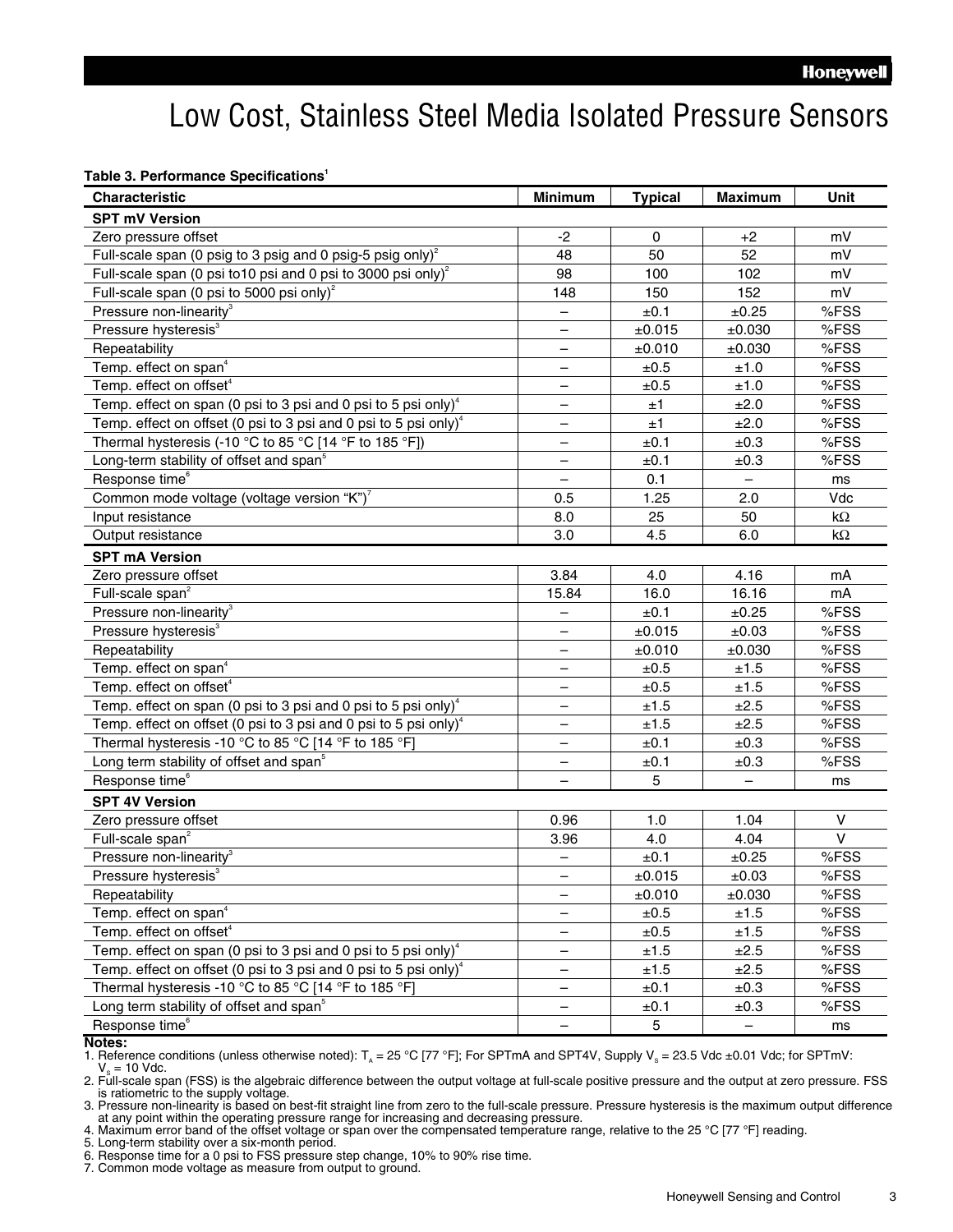**Figure 1. Equivalent Basic Circuits**





### **MOUNTING DIMENSIONS (For reference only, in (mm).)**

### **Figure 4: Package 4: 1/8-27 NPT Port**

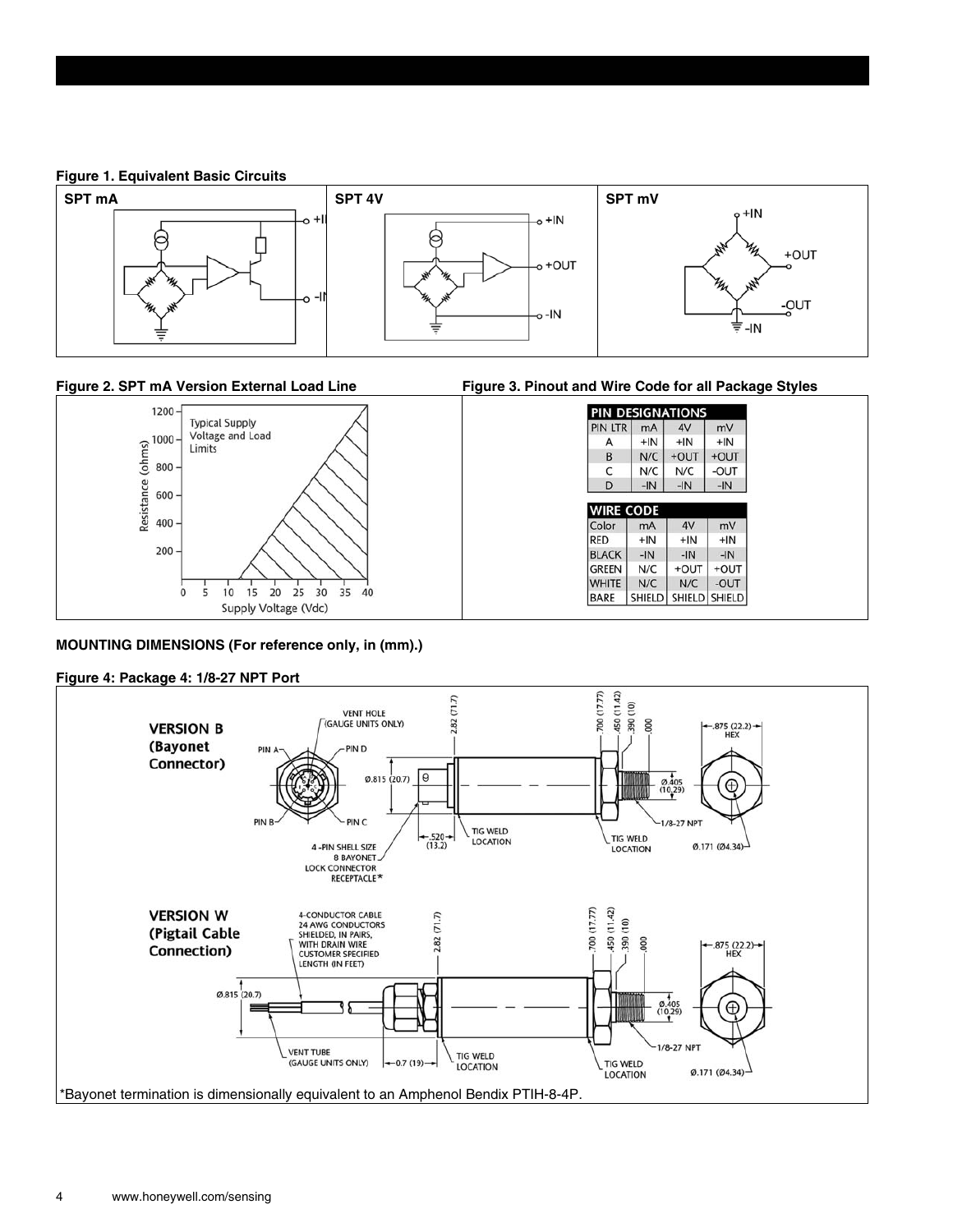### Low Cost, Stainless Steel Media Isolated Pressure Sensors



\*Bayonet termination is dimensionally equivalent to an Amphenol Bendix PTIH-8-4P.

LTIG WELD **LOCATION**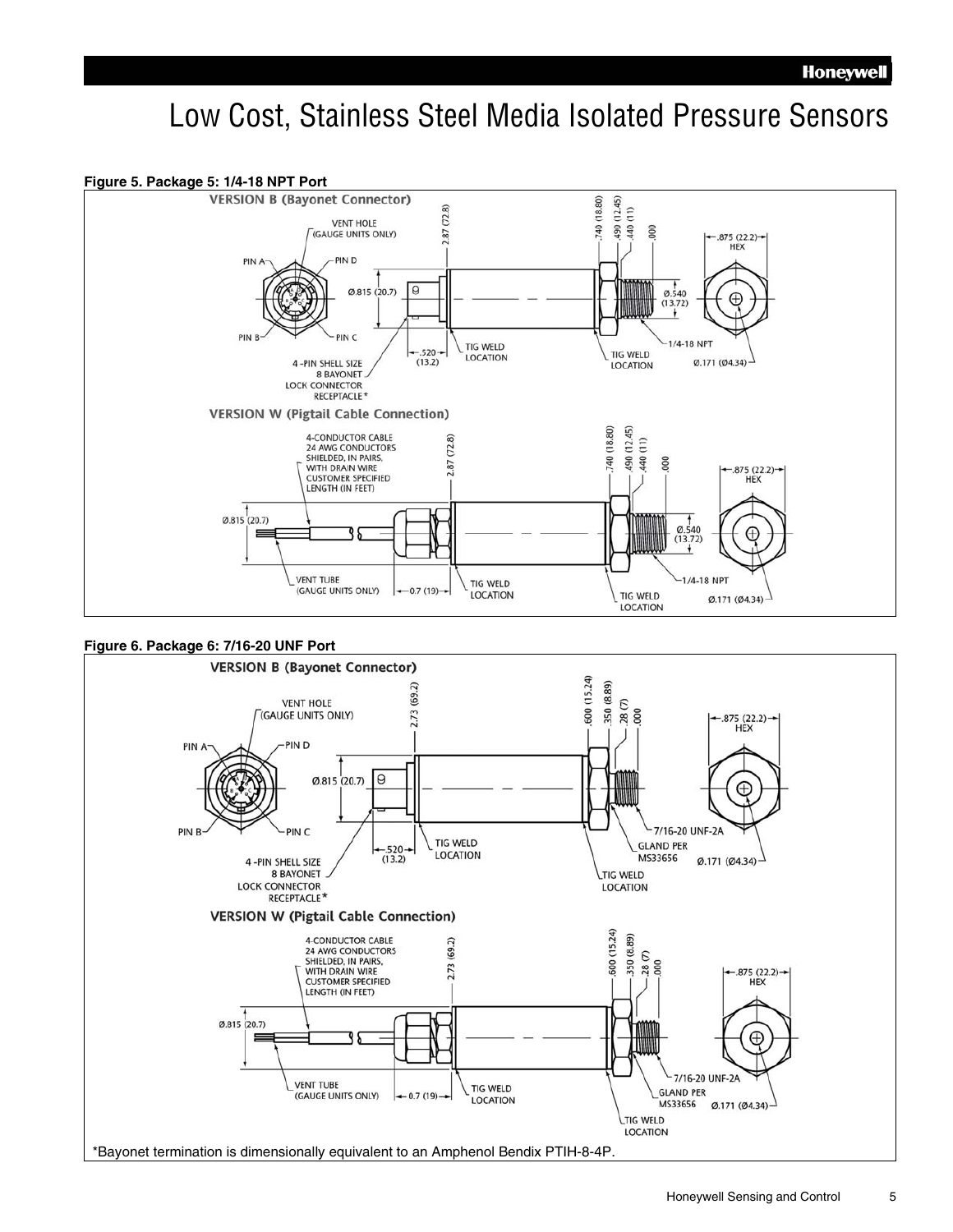#### **Figure 7. Package 7: 1/4-19 BSPP Port**



### **Figure 8. Package 9: VCR Port**

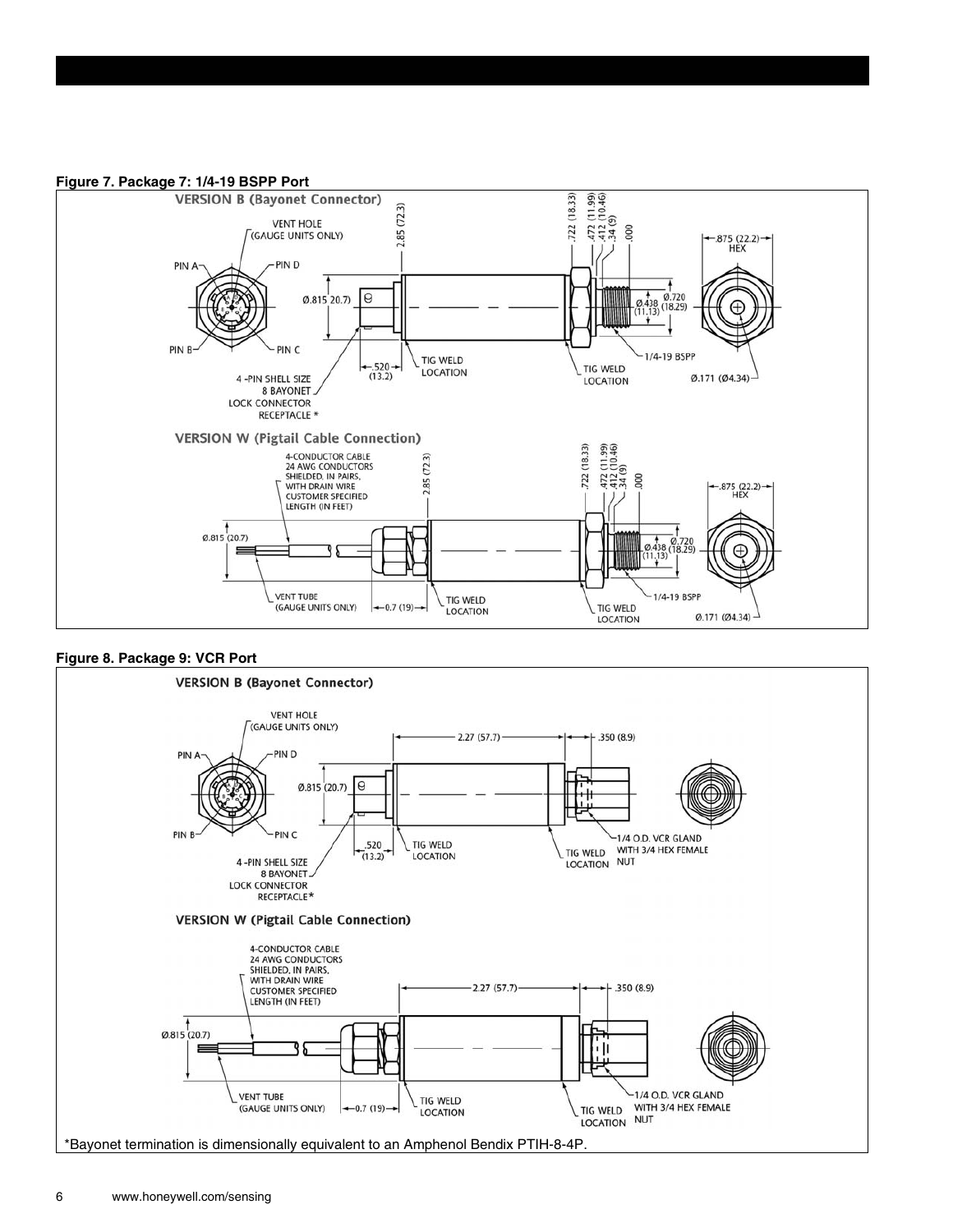### Low Cost, Stainless Steel Media Isolated Pressure Sensors